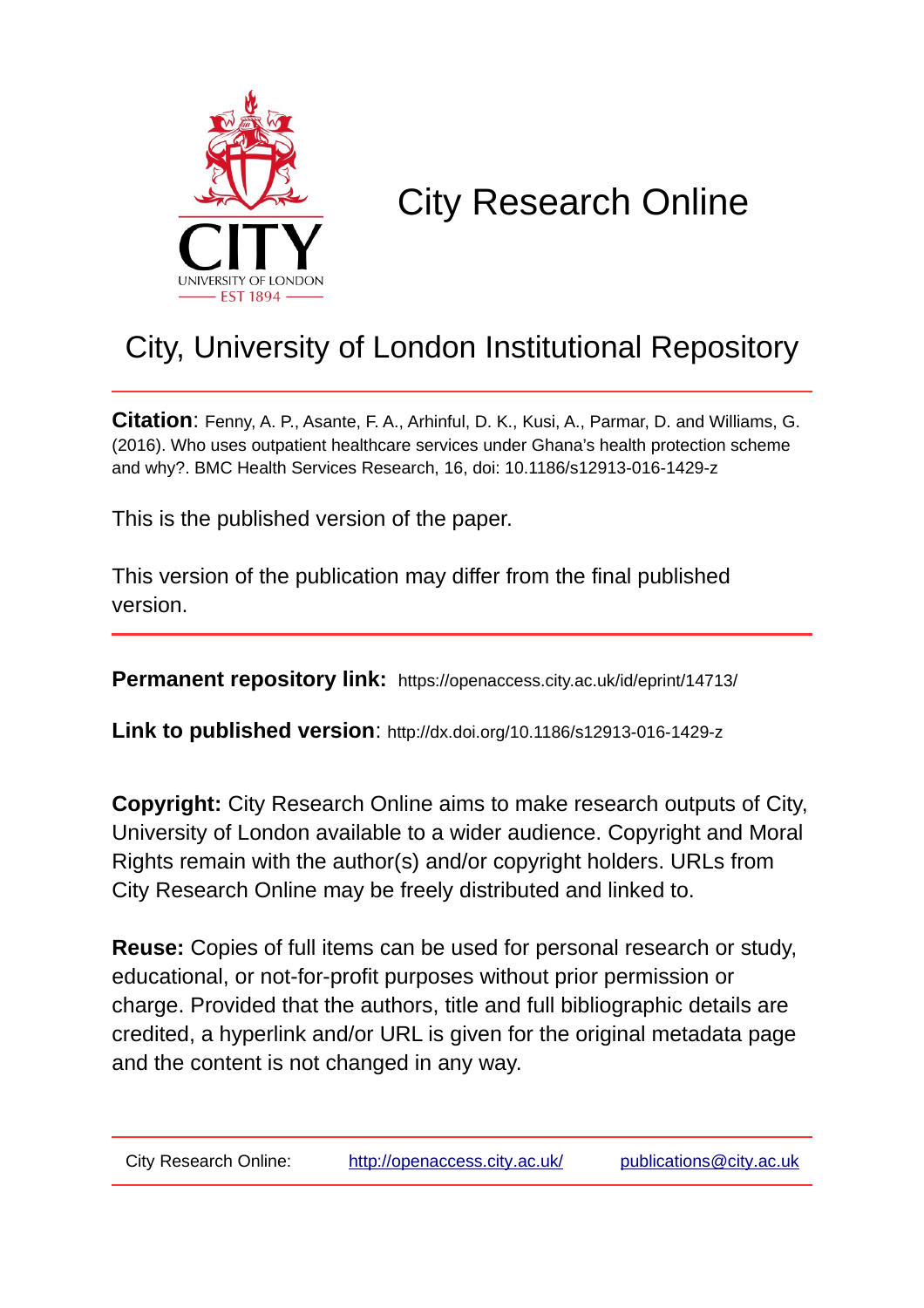# **RESEARCH ARTICLE External Structure Community Community Community Community Community Community Community Community**



# Who uses outpatient healthcare services under Ghana's health protection scheme and why?

Ama P. Fenny<sup>1\*</sup>, Felix A. Asante<sup>1†</sup>, Daniel K. Arhinful<sup>2†</sup>, Anthony Kusi<sup>1†</sup>, Divya Parmar<sup>3†</sup> and Gemma Williams<sup>4†</sup>

# Abstract

**Background:** The National Health Insurance Scheme (NHIS) was launched in Ghana in 2003 with the main objective of increasing utilisation to healthcare by making healthcare more affordable. Previous studies on the NHIS have repeatedly highlighted that cost of premiums is one of the major barriers for enrollment. However, despite introducing premium exemptions for pregnant women, older people, children and indigents, many Ghanaians are still not active members of the NHIS. In this paper we investigate why there is limited success of the NHIS in improving access to healthcare in Ghana and whether social exclusion could be one of the limiting barriers. The study explores this by looking at the Social, Political, Economic and Cultural (SPEC) dimensions of social exclusion.

Methods: Using logistic regression, the study investigates the determinants of health service utilisation using SPEC variables including other variables. Data was collected from 4050 representative households in five districts in Ghana covering the 3 ecological zones (coastal, forest and savannah) in Ghana.

Results: Among 16,200 individuals who responded to the survey, 54 % were insured. Out of the 1349 who sought health care, 64 % were insured and 65 % of them had basic education and 60 % were women. The results from the logistic regressions show health insurance status, education and gender to be the three main determinants of health care utilisation. Overall, a large proportion of the insured who reported ill, sought care from formal health care providers compared to those who had never insured in the scheme.

**Conclusion:** The paper demonstrates that the NHIS presents a workable policy tool for increasing access to healthcare through an emphasis on social health protection. However, affordability is not the only barrier for access to health services. Geographical, social, cultural, informational, political, and other barriers also come into play.

Keywords: Utilisation, National Health Insurance, Ghana, Outpatient services

# Background

Over the past decade, a number of countries in sub-Saharan Africa have adopted social health insurance schemes, including Nigeria, Rwanda, Tanzania, and Ghana. For example, in 1999, the Government of Rwanda developed a community-based health insurance scheme which was expanded nationally in 2006. The aim was to increase financial resources for the local health-care system and to improve access to health care for vulnerable groups. Likewise, Ghana's National Health Insurance

Scheme (NHIS) was launched in 2003 with the aim of ultimately providing affordable and equitable access to basic healthcare services for the entire populace.

Social health insurance is increasingly recognised as one of the health financing approaches with a strong potential to address equity and social protection issues in healthcare especially in developing countries. By pooling risks and resources it promises to ensure better access and provide risk protection to the poor against the cost of illness [\[1](#page-7-0)–[5\]](#page-7-0). A review by the Ghana Health Service [[6\]](#page-8-0) shows that since the start of the NHIS in 2005, overall outpatient department (OPD) cases have shown a marked increase, suggesting that the NHIS policy has led to an increase in health service usage.



© 2016 Fenny et al. Open Access This article is distributed under the terms of the Creative Commons Attribution 4.0 International License [\(http://creativecommons.org/licenses/by/4.0/](http://creativecommons.org/licenses/by/4.0/)), which permits unrestricted use, distribution, and reproduction in any medium, provided you give appropriate credit to the original author(s) and the source, provide a link to the Creative Commons license, and indicate if changes were made. The Creative Commons Public Domain Dedication waiver [\(http://creativecommons.org/publicdomain/zero/1.0/](http://creativecommons.org/publicdomain/zero/1.0/)) applies to the data made available in this article, unless otherwise stated.

<sup>\*</sup> Correspondence: [amafenny@yahoo.co.uk](mailto:amafenny@yahoo.co.uk) †

Equal contributors

<sup>&</sup>lt;sup>1</sup> Economics Division, Institute of Statistical, Social and Economic Research (ISSER), University of Ghana, P.O. Box LG 74, Legon LG74, Accra, Ghana Full list of author information is available at the end of the article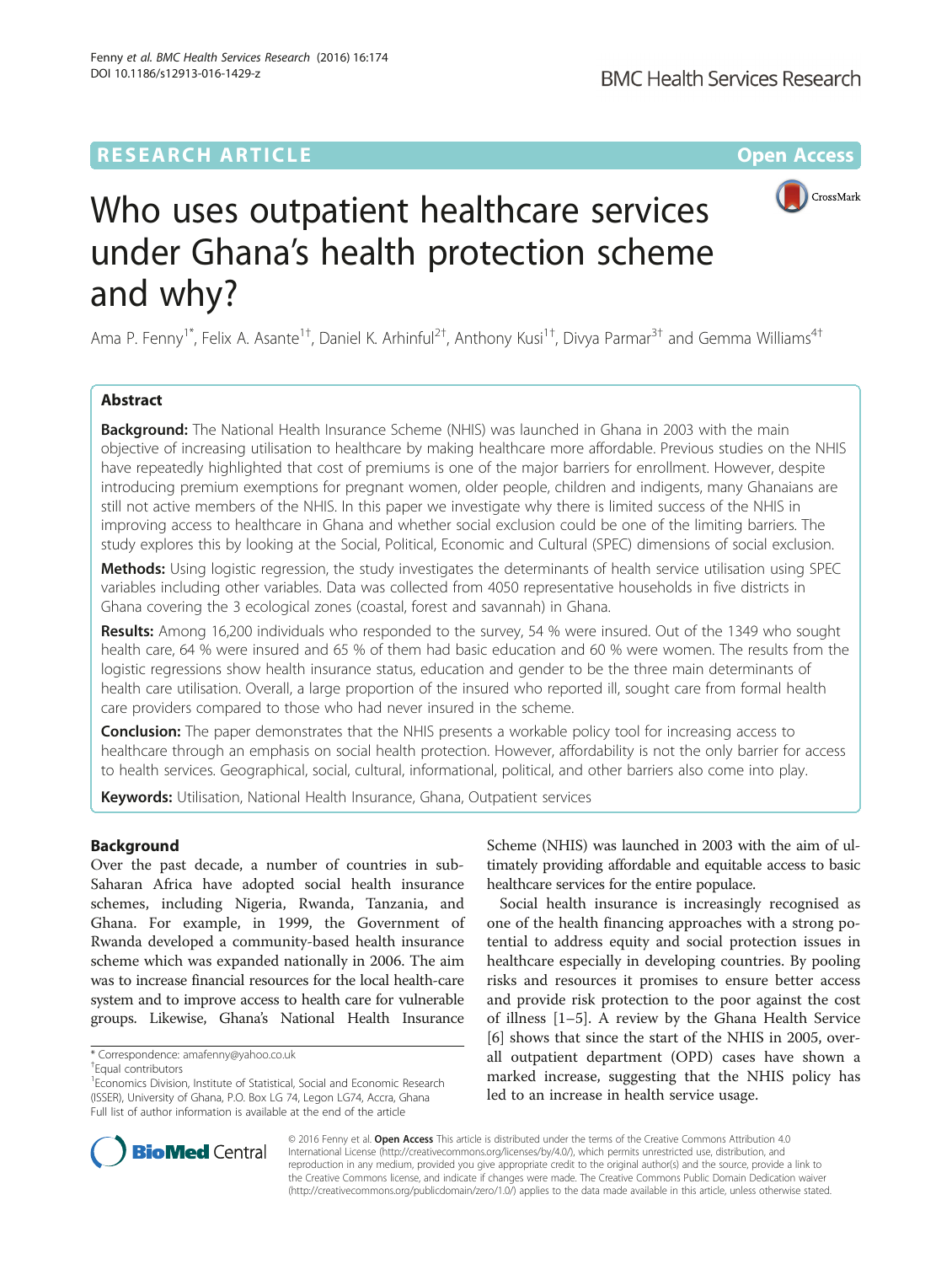Social health protection is a critical component of social protection, underpinned by principles of solidarity and equity. Traditional concepts of social protection, based on the notion of mutual support, are still strongly rooted in Ghanaian culture, but are eroding under the influence of modernisation. In Ghana, health inequities are seen to be a major form of social exclusion. There is striking evidence of rural-urban disparities in access to health care services, inequitable distribution of health workers; striking disparities in access to health services between rich and poor and gender gaps in access due to poverty, deprivation and ignorance. There are indications that some segments of society are not being reached by these social health protection programmes. For example, in Ghana a number of studies have shown that individuals from richer quintiles are more likely to be enrolled into the NHIS scheme than those in poorer quintiles [[7](#page-8-0)–[9](#page-8-0)]. Parma et al. [\[10\]](#page-8-0) also find health insurance lowest in the poorer quartiles among the elderly in Ghana and Senegal. This invariably implies that access to healthcare is restricted to individuals who are able to afford insurance; leaving the poor and vulnerable groups without access to care. To compound these challenges, enrollment in the scheme in Ghana has fallen to a coverage of less than 40 % of the total population from about 67 % in 2010 [[11\]](#page-8-0).

The structures of social systems and relationships produce exclusionary processes that limit the success of social health protection programs. This study adopts the SEKN (Social Exclusion Knowledge Network) definition of social exclusion which defines it as multidimensional processes driven by unequal power relationships interact across four main dimensions—social, political, economic and cultural [[12\]](#page-8-0). Based on this and an extensive literature review, a Social, Political, Economic and Cultural (SPEC) framework was developed which identifies domains and variables that allow the study to capture all aspects of social exclusion [\[10\]](#page-8-0). This is explained in detail in the methodology section. The paper seeks to assess the impact of NHIS on the utilisation of outpatient healthcare services in Ghana through this SPEC lens. Specifically, to determine which groups use health services and which processes explain why. The rest of the paper is structured as follows: the next section gives an overview of the health system, followed by the methodology, results and discussion sections. The final section gives a brief conclusion.

#### The Ghana Health System

Healthcare delivery in Ghana is provided by both the public and private (private-for-profit and private-not-forprofit) sectors, with the public sector organised according to hierarchy with the national (teaching hospitals) at the apex, followed by regional (regional hospitals), district (district hospitals), sub-district (health centres) and community levels (CHPS). Sub-district (health centres) and community levels (CHPS) provide primary care, with district and regional hospitals providing secondary healthcare as well as primary healthcare. Tertiary services including specialised clinical care are provided at the teaching hospitals. District hospitals are staffed with one or more qualified medical doctors, nurses, pharmacists, laboratory technicians, auxiliary nurses and other support personnel. Health centres are manned by a medical assistant or a nurse.

Healthcare financing in Ghana has gone through many dynamics, from free healthcare at the eve of independence, introduction of the nominal fee in the 1970s and the 1980s full cost recovery, popularly known as the 'Cash and Carry' system. Recognising that direct out-ofpocket payment limited access to healthcare, the Government of Ghana declared its intention to abolish the system, and began exploring the feasibility of introducing a national health insurance scheme to be managed at the district level. The National Health Insurance Act, 2003 (Act 650) established the NHIS with the aim of increasing access to healthcare and improving the quality of basic healthcare services for all citizens, especially the poor and vulnerable. The defined benefit package under the scheme includes inpatient hospital care, outpatient care at primary and secondary levels, and emergency and transfer services. Premiums are charged to each client and are renewable on a yearly basis.

# Methods

### The SPEC (social, political, economic and cultural) framework

The SPEC framework was developed on the premise that there were a number of risk factors which contributed to an individual's vulnerability to social exclusion [[10\]](#page-8-0). The task of identifying variables of social exclusion within the four main domains was undertaken as part of the initial steps of the study. In the framework, the social dimension is constituted by proximal relationships of support and solidarity (such as friendship, kinship, family, neighbourhood, community, social movements) that generate a sense of belonging within social systems. Social bonds are strengthened or weakened along this dimension [[12](#page-8-0)]. The political dimension considers power dynamics in relationships which generate unequal patterns of formal rights embedded in legislation, constitutions, policies and practices and the conditions in which rights are exercised, including access to safe water, sanitation, shelter, health services, transport and power. The economic dimension is constituted by access to, and distribution of, material resources necessary to sustain life (such as income, employment, housing, land, working conditions and livelihoods). The fourth dimension is the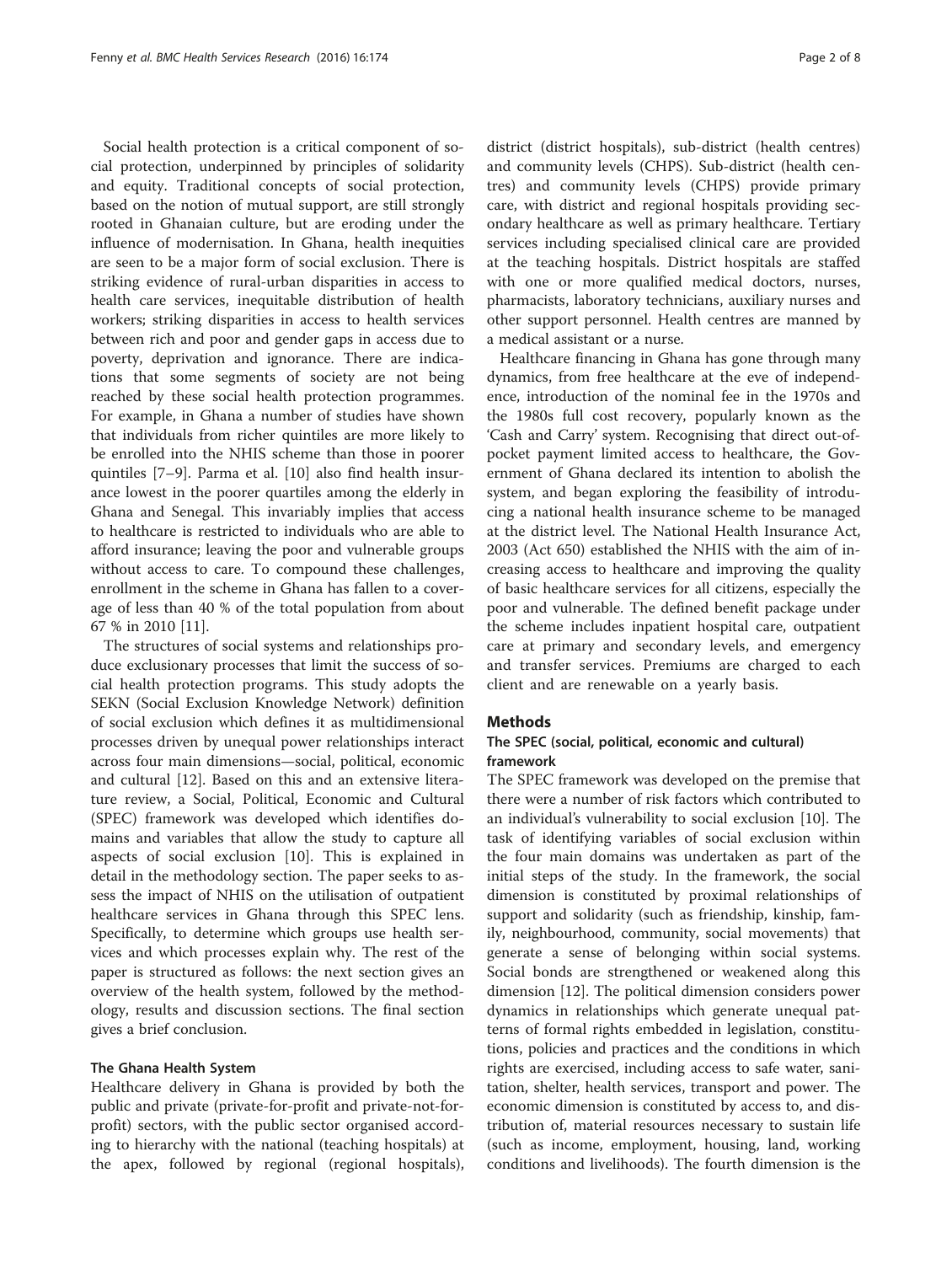cultural dimension where we consider the patterns of relational exclusion that have been found to have cultural and historical origins, where people uphold norms and values which lead them to set themselves above others based on a variety of attributes. However, boundaries between social and cultural dimensions are difficult to draw because social participation is highly connected to cultural aspects such as values and norms translated into current social practices. Therefore, variables are identified under a socio-cultural domain.

### Data

Ghana is divided into10 administrative regions which are subdivided into 170 districts. The study uses data collected from 4050 representative households in five districts in Ghana covering the 3 ecological zones (coastal, forest and savannah). The household survey was conducted using Enumeration Areas (EAs) based on the 2000 Ghana Population and Housing Census for the selected districts. The five districts comprised Abura-Asebu- Kwamamkese in the Central Region, Kwaebibrim in the Eastern Region and Ejisu-Juaben Municipal in the Ashanti Region, Asutifi in the Brong Ahgafo Region and Savelugu-Nanton in the Northern Region. These EAs are made up of rural and urban localities and are determined by the Ghana Statistical Service (GSS) for nationally representative surveys. In each district, 27 EAs were selected by the GSS. After the listing to obtain the sampling frame, 30 households (with an additional 10 households for replacement) were systematically sampled for the interviews. Thus, in each district, 810 households (i.e. 30 households x 27 EAs) were interviewed resulting in a total of 4050 households with an estimated household population of 16,200.

In each household, the respondent was the head or an adult member who is normally responsible for major household decisions. Data on health services utilisation was collected using a disaggregated classification of health providers (Regional hospital, District hospital, Private/NGO hospital, Public health centre, Private clinic, Mission/NGO clinic, Private pharmacy, License chemical store) of outpatient care. In this paper, only utilisation of outpatient services at formal providers is considered. The recall period for outpatient visits was 2 weeks.

#### Dependent and Independent variables

A range of patient characteristics determines whether patients are willing and able to make treatment choices. Some of these choices may also be influenced by social and cultural factors [[13](#page-8-0)–[15](#page-8-0)]. There is a large volume of literature which indicates that wealth and income affect treatment seeking behaviour especially in accessing formal health facilities [[13, 16](#page-8-0)–[18\]](#page-8-0). Beyond providing financial protection from the economic consequences

of illness, health insurance is meant to improve access to healthcare [\[19](#page-8-0), [20](#page-8-0)].

The dependent variable is a binary variable reflecting the use of formal healthcare (i.e. Regional hospitals, District hospitals and Public health centres). Informal care includes all individuals who did not seek care from formal healthcare providers. Among the independent variables are individual and household characteristics. Individual characteristics include age, gender, education, health insurance status, nature of illness. The SPEC variables include marital status (single or married), social networks (belonging to a social group or not) which fall under the sociocultural category. Household characteristics include a household welfare index as a proxy for household income. This is considered under the economic category. Five variables were created with the fifth quintile (highest income group) used as the base group (the omitted variable). The political category includes distance to health facility (irrespective of mode of transport).

#### Regression models

Our basic regression model for determinants of utilisation can be defined as:

$$
User_i = \beta_0 + V_i\beta_1 + X_{i1}\alpha + \varepsilon_{i1}
$$

Where  $i = 1...n$  represents individuals. *User<sub>i</sub>* is a binary variable that denotes whether the individual used formal care or not. Vi is a set of SPEC variables (as described in Table [1](#page-4-0)),  $Xi$  is a set of remaining variables that may determine utilisation, and *εi* captures the random shock. Three logistic regression models are estimated. First, we estimated a simple regression model (Model 1) with only Xi variables, we then ran the regression with all variables— $Xi$  and  $Vi$ variables in Model 2, and in the third model (Model 3) we included Xi variables and the SPEC variables.

#### Ethical considerations

Ethical clearance was sought and granted from the Institutional Review Board (IRB), of the Noguchi Memorial Institute for Medical Research (NMIMR), University of Ghana before the study was done. Study objectives, benefits, risks and the right to refuse participation and confidentiality of responses were explained to participants. Written informed consent was obtained from each participant.

#### Results

#### Description of the sample

In total, 16,200 individuals were available for the analysis in the survey data. Of these households, 73 % were insured, 53 % were female and 36 % had no education. Table [1](#page-4-0) presents a description of variables in the estimation.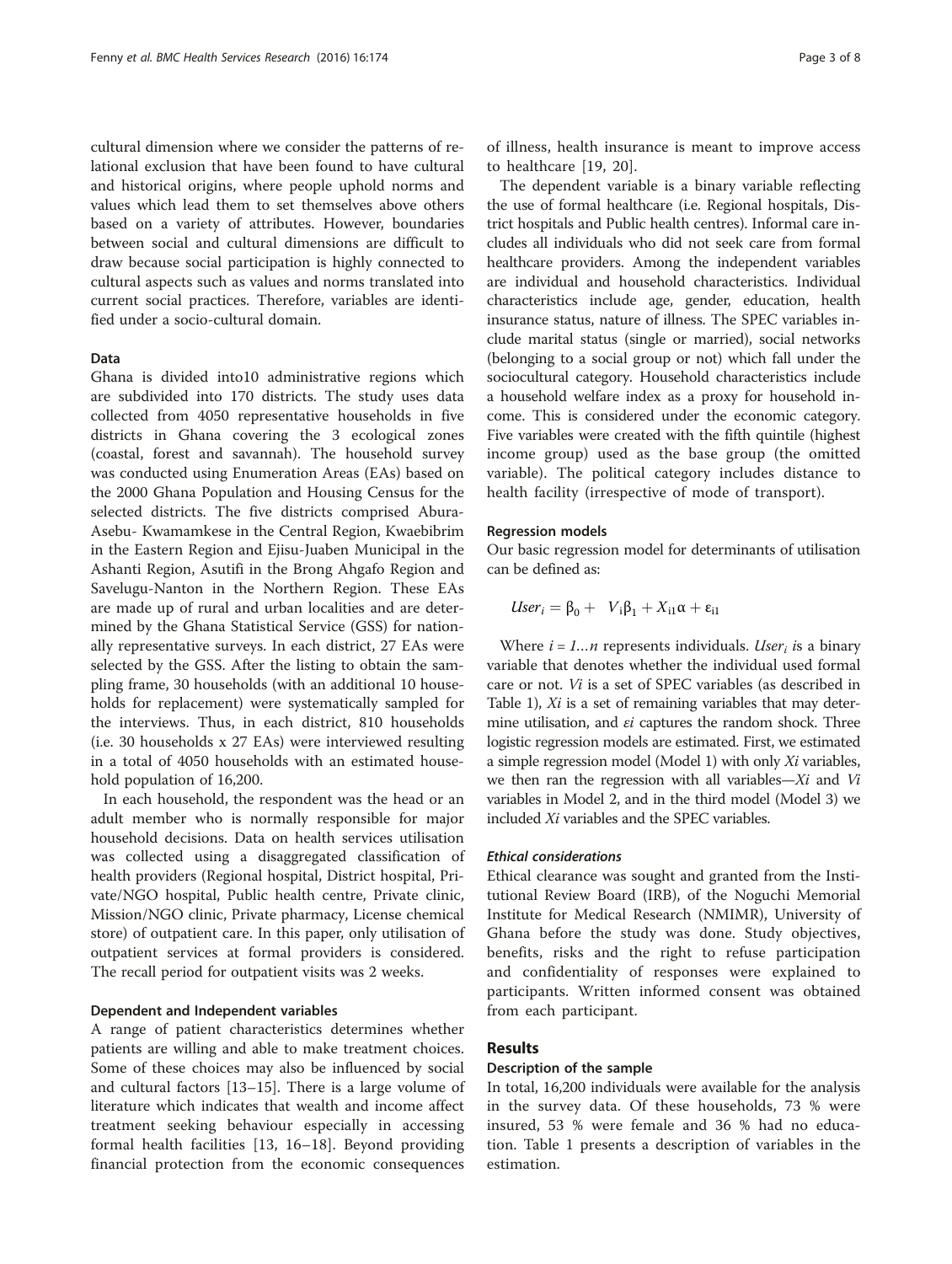<span id="page-4-0"></span>

| Dependent variable                   | Variable Abbreviation | Mean  | Std. Dev. | Ν      |
|--------------------------------------|-----------------------|-------|-----------|--------|
| User                                 |                       | 0.914 | 0.280     | 1349   |
| Independent variables                |                       |       |           |        |
| Individual characteristics           |                       |       |           |        |
| $age = < 18$ years                   | <18 YEARS             | 0.477 | 0.499     | 16,124 |
| $18 - 69$ <sup>a</sup>               |                       | 0.485 | 0.500     | 16,124 |
| 70 years and above                   | >70 YEARS             | 0.038 | 0.190     | 16,124 |
| Male                                 | MALE                  | 0.466 | 0.499     | 16,178 |
| Female <sup>a</sup>                  |                       | 0.534 | 0.499     | 16,178 |
| No education <sup>a</sup>            | NO EDUC               | 0.362 | 0.481     | 9219   |
| Some primary                         | PRIMARY EDUC          | 0.183 | 0.387     | 9219   |
| JSS/Middle                           | <b>JSS EDUC</b>       | 0.342 | 0.474     | 9219   |
| Secondary and above                  | SECONDARY EDUC        | 0.113 | 0.317     | 9219   |
| Insured                              | HEALTH INSURA NCE     | 0.732 | 0.443     | 16,100 |
| Uninsured <sup>a</sup>               |                       | 0.268 | 0.443     | 16,100 |
| Chronic <sup>a</sup>                 | <b>CHRONIC</b>        | 0.037 | 0.189     | 15,991 |
| Travel time to facility <sup>p</sup> |                       |       |           |        |
| District Hospital:                   |                       |       |           |        |
| Less than 15 mins.                   |                       | 0.189 | 0.419     | 16,120 |
| 15 to 60 mins.                       |                       | 0.593 | 0.513     | 16,120 |
| above 60 mins. <sup>a</sup>          |                       | 0.226 | 0.444     | 16,120 |
| Regional Hospital:                   |                       |       |           |        |
| Less than 15 mins.                   |                       | 0.033 | 0.419     | 16,039 |
| 15 to 60 mins.                       |                       | 0.403 | 0.620     | 16,039 |
| above 60 mins. <sup>a</sup>          |                       | 0.616 | 0.617     | 16,039 |
| SPEC variables                       |                       |       |           |        |
| Sociocultural (SC)                   |                       |       |           |        |
| Single                               |                       | 0.436 | 0.496     | 9392   |
| No_association                       |                       | 0.611 | 0.529     | 5292   |
| Political (P)                        |                       |       |           |        |
| Political_participation              |                       | 0.909 | 0.288     | 5287   |
| Economic (E)                         |                       |       |           |        |
| Wealth Quintile:                     |                       |       |           |        |
| First                                |                       | 0.205 | 0.403     | 13,690 |
| Second                               |                       | 0.202 | 0.401     | 13,690 |
| Middle                               |                       | 0.226 | 0.418     | 13,690 |
| Fourth                               |                       | 0.179 | 0.383     | 13,690 |
| Fifth <sup>a</sup>                   |                       | 0.189 | 0.391     | 13,690 |

Source: Household Survey, 2012

<sup>a</sup>Comparison group

<sup>b</sup>travel time irrespective of mode of transportation (in minutes)

#### Utilization of health services

Table [2](#page-5-0) presents the percentage share of individual and household attributes of the users and non-users groups. A total of 1349 individuals reported seeking health care in the last 2 weeks. These users had a higher percentage of individuals with active insurance status (64 %) compared to 50 % of the non-users ( $p$  <0.00). We found that among the users, 53 % lived in urban areas; among the non-users 44 % lived in urban areas  $(p = 0.03)$ . Also, among the users, 17 % were found to be in the lowest wealth quintile compared to 24 % among the non-users. Also, 30 % of non-users were more than one hour from the nearest district hospital compared to 19 % of users.

# Effects of individual characteristics and SPEC variables on choice of health facility

Results from the logistic regressions models, are presented in Table [3](#page-6-0). The models were run for respondants who indicated that they were ill and sought treatment for their illness within the 2 weeks preceding the date of the interview. This therefore affected the sample size since most of the respondents indicated that they there were not ill during that period. The dependent variable is a dichotomous variable where 1 means a person used formal means of treatment and 0 means the person chose traditional treatment option. The results in Models 1 and 2 show the marginal effects of the individual characteristics and the SPEC variables respectively on the dependent variable whereas the results in Model 3 show the combined effects of both the individual characteristics and the SPEC variables on the dependent variable.

The regression results in Model 1 indicate that males have a lower probability (6.6 % lower) of using formal health facility than their female counterparts. The results in the Model 1 also depicts that the probability of using formal health facility for treatment increases with the level of education. Individuals with JSS/Middle school education are more likely (with a higher probability of 0.041) to use formal treatment facility relative to those with no education. Similarly, those with secondary education and above are most likely (9.4 % more likely) to seek treatment from a formal healthcare facility compared to those with no education.

The results in Model 2 also show that males are less likely to use formal treatment options relative to females. The results also depict that those in the first wealth quintile are more likely to use formal treatment options than those in the fifth wealth quintile. Similarly, the result in Model 3 shows that males are less likely to use formal treatment options than females. The results also confirm that the significance and the probability of using formal treatment option increases with the level of education (with no education being the comparison group). Those with health insurance coverage are still more likely to formal healthcare compared to those with no health insurance coverage. However, individuals who are 15 to 60 min away from the regional hospital are less likely (0.043 probability lower) to use formal treatment option.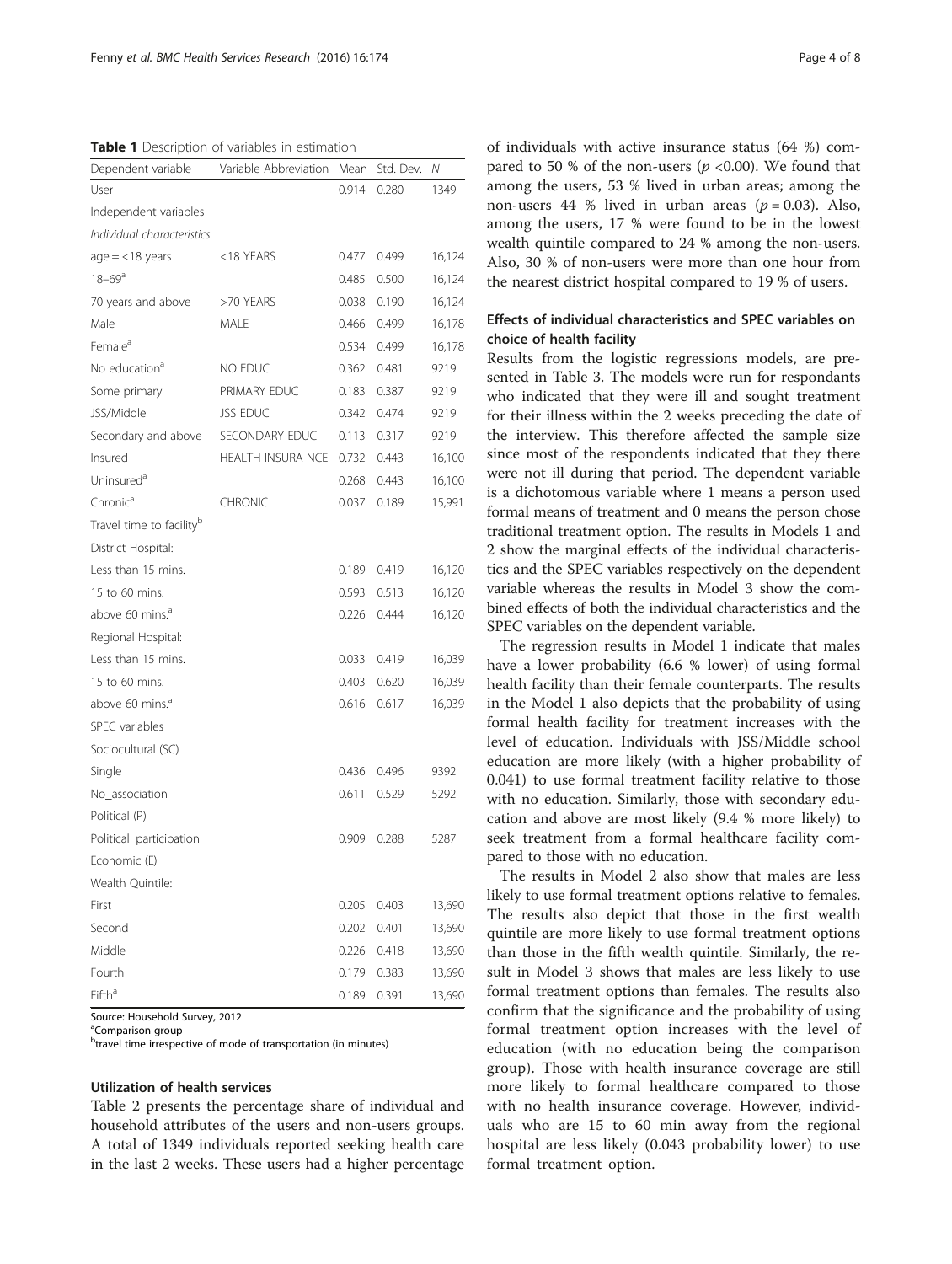|                                                                                                | Status     |              | $P$ -value* |
|------------------------------------------------------------------------------------------------|------------|--------------|-------------|
|                                                                                                | Users      | Non-users    |             |
| Characteristics                                                                                | $N = 1349$ | $N = 14,851$ |             |
| Sex                                                                                            |            |              |             |
| Male                                                                                           | 39.9       | 42.7         | $P = 0.000$ |
| Female                                                                                         | 60.1       | 57.3         |             |
| Residence                                                                                      |            |              |             |
| Urban                                                                                          | 53.3       | 44.4         | $P = 0.026$ |
| Rural                                                                                          | 46.7       | 55.6         |             |
| Age                                                                                            |            |              |             |
| Children (≤18 years)                                                                           | 44.9       | 35.3         | $P = 0.314$ |
| Adult                                                                                          | 47.1       | 54.3         |             |
| Elderly $(≥70 \text{ years})$                                                                  | 8.1        | 10.3         |             |
| Insurance status                                                                               |            |              |             |
| Active members                                                                                 | 63.7       | 50.43        | $P = 0.000$ |
| Previous members                                                                               | 15.1       | 17.9         |             |
| No card                                                                                        | 4.0        | 5.1          |             |
| Never insured                                                                                  | 17.2       | 26.6         |             |
| % of adults ( $\geq$ 18 years) who ever attended school ( $n = 796$ )                          | 65.1       | 73.0         |             |
| Mean years of schooling (≥6 years) (in years)                                                  | 7.1        | 7.1          |             |
| Access to health (% of population who are more than 60 min from the nearest health facilities) |            |              | $P = 0.15$  |
| Regional hospital                                                                              | 60.8       | 62.6         |             |
| District hospital                                                                              | 19.7       | 29.9         |             |
| Private/NGO hospital                                                                           | 32.0       | 33.7         |             |
| Public health centre                                                                           | 3.3        | 7.9          |             |
| Private clinic                                                                                 | 23.4       | 28.7         |             |
| Mission/NGO clinic                                                                             | 29.4       | 28.7         |             |
| Private pharmacy                                                                               | 17.2       | 19.8         |             |
| License chemical store                                                                         | 2.3        | 1.7          |             |
| Access to transport and administrative infrastructure (mean time in minutes)                   |            |              |             |
| The nearest tarmac road                                                                        | 19.0       | 27.3         | $P = 0.67$  |
| The nearest all-seasoned road                                                                  | 7.5        | 11.1         |             |
| Weekly market                                                                                  | 25.3       | 28.8         |             |
| Daily market                                                                                   | 15.5       | 21.3         |             |
| District capital                                                                               | 42.0       | 51.6         |             |
| The nearest place with daily bus /taxi services                                                | 9.5        | 10.0         |             |
| Wealth quintile (economic resources)                                                           |            |              |             |
| First                                                                                          | 17.2       | 23.9         | $P = 0.141$ |
| Second                                                                                         | 21.9       | 17.1         |             |
| Middle                                                                                         | 21.3       | 23.9         |             |
| Fourth                                                                                         | 21.0       | 17.1         |             |
| Highest                                                                                        | 18.5       | 18.0         |             |

<span id="page-5-0"></span>

|  |  |  | Table 2 Characteristics of users and non-users of healthcare services with reference to the recent reported illness/injury |  |
|--|--|--|----------------------------------------------------------------------------------------------------------------------------|--|
|  |  |  |                                                                                                                            |  |

Source: Household Survey, 2012

\* Chi-square test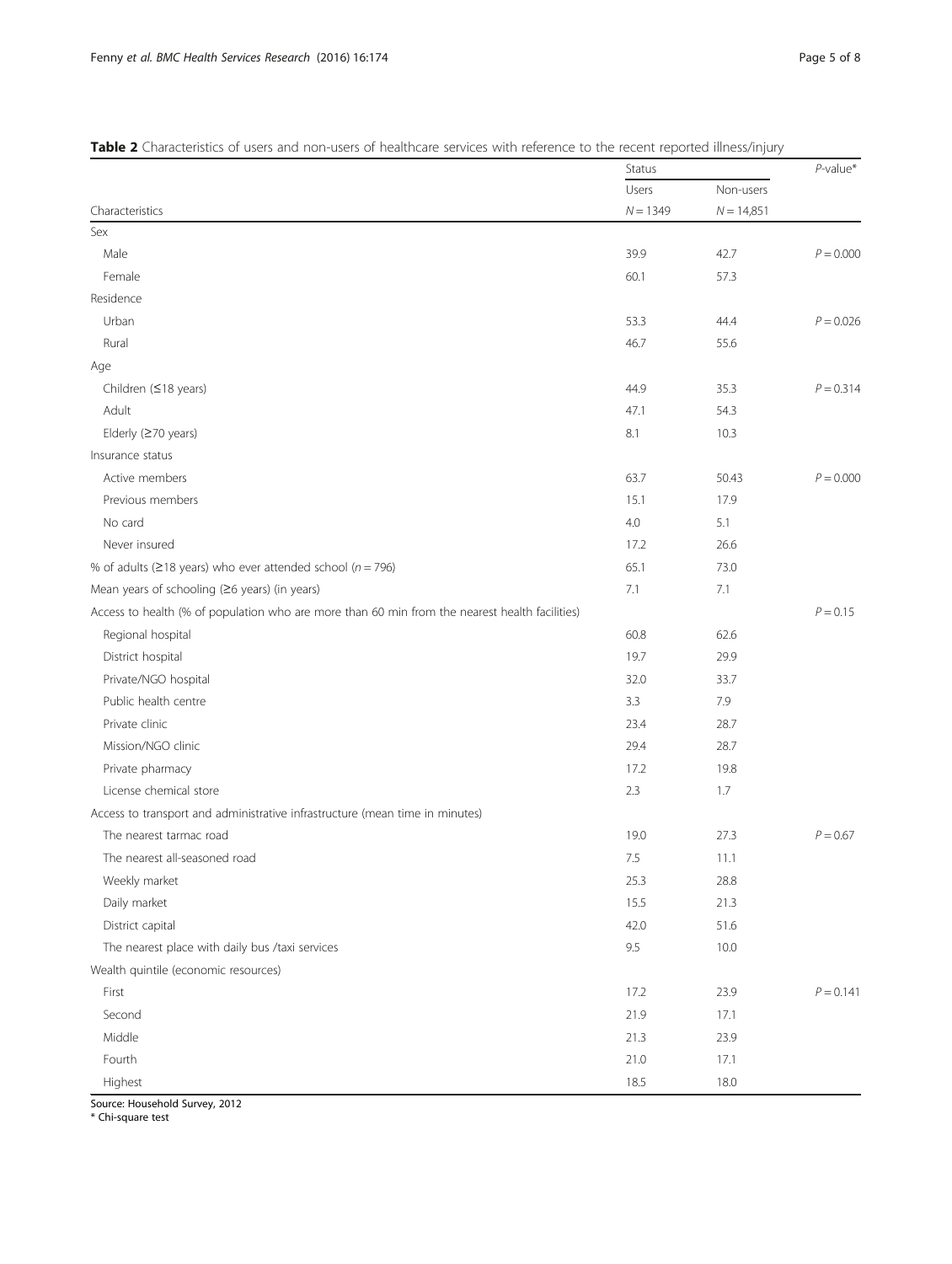| Usaye UI Healtheate III Idst Z Weeks<br>Variables | Marginal Effects |            |             |  |
|---------------------------------------------------|------------------|------------|-------------|--|
| Dependent variable: Use of Formal<br>facility     | Model 1          | Model<br>2 | Model 3     |  |
| age 18-69                                         | $-0.027$         |            | $-0.007$    |  |
| Age 70 and above                                  | 0.012            |            | 0.025       |  |
| Male                                              | $-0.066***$      | $-0.055*$  | $-0.066***$ |  |
| Some Primary                                      | 0.036            |            | $0.040*$    |  |
| JSS/Middle school                                 | $0.041*$         |            | $0.048*$    |  |
| Secondary and above                               | $0.094***$       |            | $0.097***$  |  |
| Insured                                           | $0.068**$        |            | $0.061*$    |  |
| Chronic                                           | 0.016            |            | 0.007       |  |
| Travel Time to Facility:                          |                  |            |             |  |
| District hospital                                 |                  |            |             |  |
| Less than 15 min                                  | 0.030            |            | 0.031       |  |
| 15 to 60 min                                      | 0.011            |            | 0.011       |  |
| Regional hospital                                 |                  |            |             |  |
| Less than 15 min                                  | $-0.242$         |            | $-0.283$    |  |
| 15 to 60 min                                      | $-0.040$         |            | $-0.043*$   |  |
| <b>SPEC Variables</b>                             |                  |            |             |  |
| No association                                    |                  | $-0.034$   | #           |  |
| Single                                            |                  | $-0.011$   | $-0.029$    |  |
| Wealth Quintile: First                            |                  | $0.051***$ | 0.043       |  |
| Second                                            |                  | #          | #           |  |
| Third                                             |                  | #          | #           |  |
| Fourth                                            |                  | 0.027      | $-0.004$    |  |
| Number of Observations                            | 667              | 607        | 645         |  |
| LR Chi <sub>2</sub>                               | 35.32            | 11.93      | 39.21       |  |
| Prob > Chi2                                       | 0.000            | 0.036      | 0.000       |  |
| Pseudo R-Squared                                  | 0.081            | 0.031      | 0.090       |  |

<span id="page-6-0"></span>Table 3 Estimation of Models (1-3) showing the Probability of Usage of Healthcare in last 2 weeks

Notes: # Not enough observations

 $*$ *p* < 0.05

\*\*\* $p < 0.01$ 

#### **Discussion**

This paper seeks to investigate factors that affect the utilisation of public and private outpatient healthcare services in Ghana. Our results indicate that, health insurance status, education and gender have been shown to be the three main determinants. A large proportion of the insured who reported ill, sought care from formal health care providers compared to the uninsured. This finding is similar to the results of other studies [\[18](#page-8-0), [21](#page-8-0)– [25\]](#page-8-0). Education and quite specifically, having secondary education and above is significant determinant of choice of care. An educated person is enlightened about the dangers and the benefits associated with the traditional and formal treatment options respectively and therefore would opt for the formal treatment options, all other

things being equal. This supports the social exclusion theory that explains that the causes of inequality are based on the unequal structures of social systems [\[12](#page-8-0)]. Invariably, the better educated stand to gain more access to health care services as higher education allows for greater access to information and knowledge of the NHIS and its benefits.

The study shows that more women used formal healthcare services compared to men. There are a number of possible reasons why this could be the case. Fewer men are enrolled in the NHIS according to the results of this study which could explain why the numbers are skewed in favour of women. Alternatively, men who could not afford to pay the premiums of all household members would prefer for the women and children in the households to be insured. Are men voluntarily excluding themselves from the NHIS or this a consequence of other factors? Or do men prefer to seek care outside formal health care facilities? A plausible explanation could be that males in Ghana could be less concerned about their health and may also view the continuous attendance to the hospital as a sign of weakness. They may also resort to self-medication/ home treatment at the initial stages of sickness turning to formal treatment options when sickness aggravates or home treatment becomes ineffective. Although answers to these questions were beyond the scope of this study, this finding is intriguing and needs more attention as the consequences of males increasingly opting out of the health insurance scheme may have far reaching consequences for their future health.

Although we did not seek to understand why individuals were not enrolled in the scheme, one of the enabling factors we flagged was wealth status. Previous studies in Ghana have shown that individuals from richer quintiles are more likely to be enrolled into the NHIS scheme than those in poorer quintiles [[8](#page-8-0)–[10](#page-8-0)]. However, even if those in the highest quintiles are more likely to enroll, the results of this study show quite the opposite when it comes to utilisation of care. In our Model 2, where we consider only the SPEC variables, the individuals in the lowest quintile are more likely to seek care from formal healthcare services compared to individuals in the highest quintile. When we control for all other variables (Model 3) wealth becomes an insignificant determinant of utilisation of care. A potential explanation could be that the wealthier groups were not seeking care from NHIS accredited facilities. This is quite likely given evidence from studies in Ghana that indicate the insured receive less than optimum care at healthcare facilities [\[26](#page-8-0)–[28\]](#page-8-0).

This study has produced some interesting findings but it is not without a number of limitations. First, we are unable to draw 'causal' relationships between the

 $*$ *p* < 0.1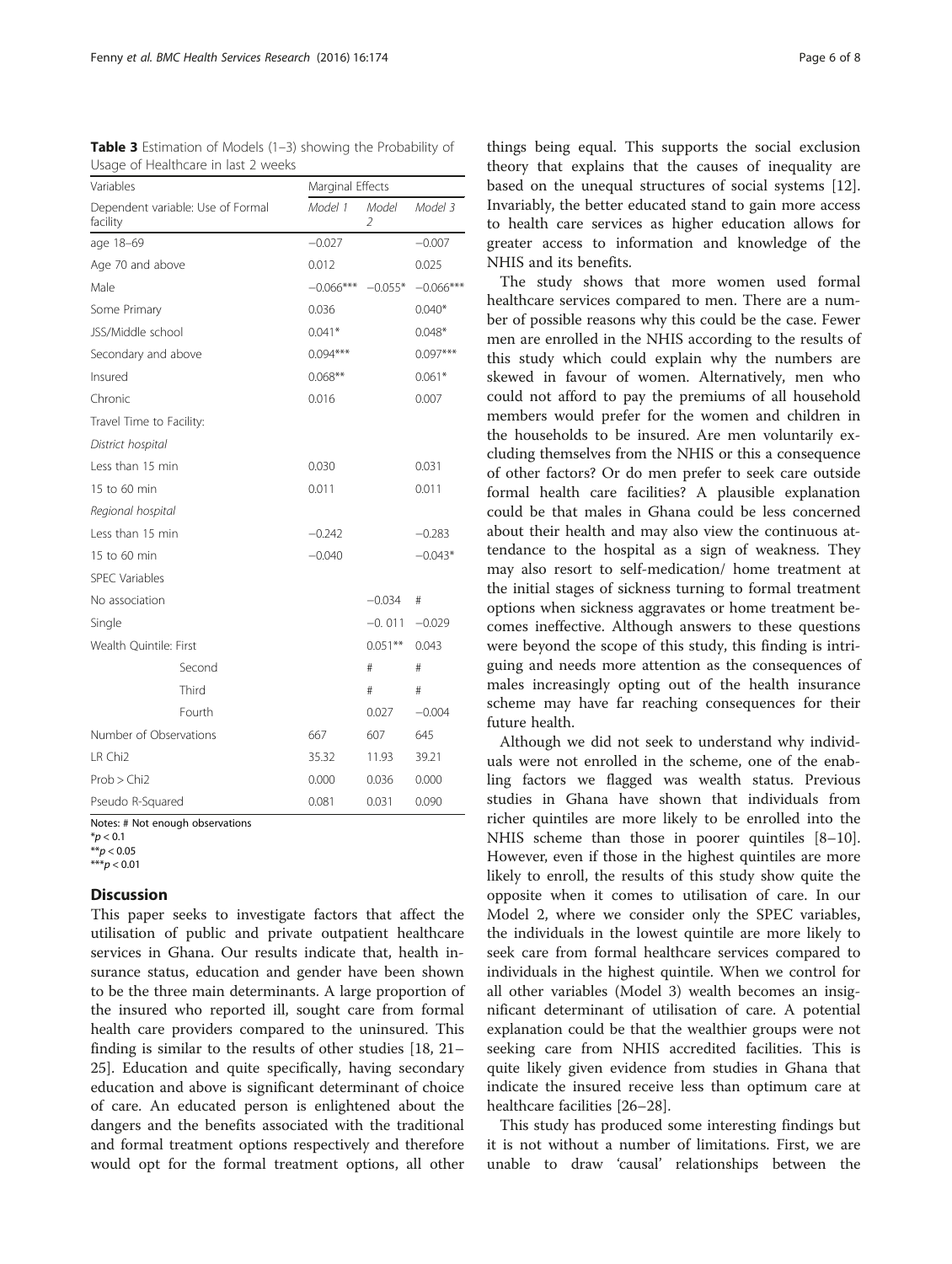<span id="page-7-0"></span>dependent and independent variables due to the crosssectional nature of the data. Also the independent variables may not capture the complete range of sociocultural, economic and political variables as explained in the SPEC methodology. Finally, restricting the sample to the use of outpatient services may not accurately assess the impact of the NHIS on utilisation and may overstate the extent to which the insured use health services. However, our findings are reflective of previous and more recent findings which suggest that utilisation of health services has been on the rise since the introduction of the NHIS in Ghana.

# Conclusions

We analyse the factors which determine choice of care in the framework of social protection, bedrock of Ghana's health insurance scheme. The results indicate that health insurance, gender and education are significant determinants of healthcare utilisation. Compared to the uninsured, the insured are more likely to choose formal health facilities than informal care which confirms our initial hypothesis and also the results of other studies conducted on the NHIS in Ghana. However, several other factors may explain these findings.

In theory, the NHIS can be an effective system which provides the use to health care services that is affordable, available and offers financial protection in times of illness. Yet, equity concerns about the NHIS have been raised and the ability of the NHIS to ensure equitable access for vulnerable groups has received attention over the years. The voluntary nature of the scheme even though there are efforts to make the scheme mandatory, means that the risk pool has been narrowed mainly to the poor and sick with the exception of those whose contributions to the scheme are automatically deducted at source. Regardless of, gender, wealth status, or geography, efforts must be made to encourage more people to enroll in the scheme in order to avoid inequities. Greater support from families, friends and communities is linked to better health and hence the relevance of social networks in the utilisation of care. Social networks provide the necessary channels for the dissemination of information some of which may enable individuals to hear about the NHIS; be encouraged to enroll in it and therefore gain access to healthcare services.

### Availability of data and materials

The data is not publically available. The study uses primary data which was conducted as part of an EC grant and the following disclaimers have been added in the paper

– The disclaimer on funding—'The funder was not involved in the research and preparation of the article, including study design; collection, analysis and interpretation of data; writing of the article; nor in the decision to submit it for publication'.

– The ethical approval—'Ethical clearance was sought and granted from the Institutional Review Board (IRB), of the Noguchi Memorial Institute for Medical Research (NMIMR), University of Ghana before the study was done. Study objectives, benefits, risks and the right to refuse participation and confidentiality of responses were explained to participants. Written informed consent was obtained from each participant.'

#### **Abbreviations**

CHPS: Community Health Posts Services; EAs: Enumeration Areas; IRB: Institutional Review Board; NGOs: Non-Governmental Organisations; NHIS: National Health Insurance Scheme; NMIMR: Noguchi Memorial Institute for Medical Research; SEKN: Social Exclusion Knowledge Network; SPEC: social, political, economic and cultural.

#### Competing interests

The authors declare that they have no competing interests.

#### Authors' contributions

Conceived and designed the study: APF, FAA, DKA, and TK. Review of data collection tools: TK, DP, GAW. Data acquisition: FAA, DKA, APF, TK. Analyzed the data: APF, FAA, TK, DP, GAW. Wrote the manuscript: APF, TK, DP, and GAW. Critical review of the manuscript and revising the manuscript: FAA, DKA. All authors read and approved the final manuscript.

#### Acknowledgements

The study is part of a larger project, Health Inc. The authors would like to thank members of the Health Inc. Consortium who have contributed to the development of the social exclusion framework and research methodology.

#### Funding

The research leading to these results has received funding from the European Commission's Seventh Framework Programme FP7/2007 under grant agreement No. 261440. The funder was not involved in the research and preparation of the article, including study design; collection, analysis and interpretation of data; writing of the article; nor in the decision to submit it for publication.

#### Author details

<sup>1</sup> Economics Division, Institute of Statistical, Social and Economic Research (ISSER), University of Ghana, P.O. Box LG 74, Legon LG74, Accra, Ghana. 2 Department of Epidemiology, Noguchi Memorial Institute for Medical Research, University of Ghana, LG 581, Legon, Accra, Ghana. <sup>3</sup>School of Health Sciences, City University London, Northampton Square, London EC1V 0HB, UK. <sup>4</sup>LSE Health, London School of Economics and Political Science, Houghton Street, 19, London WC2A 2AE, UK.

#### Received: 23 November 2014 Accepted: 5 May 2016 Published online: 10 May 2016

#### References

- 1. Dror D, Jacquier C. Micro-insurance: extending health insurance to the excluded. Int Soc Secur Rev. 1999;52:71–97.
- 2. Preker A, Carrin G, Dror DM, et al. Effectiveness of community health financing in meeting the cost of illness. Bull World Health Organ. 2002;80: 143–50.
- 3. Nyman JA. The Theory of Demand for Health Insurance. Stanford: California, Stanford University Press; 2003.
- 4. Ekman B. Community-based health insurance in low-income countries: a systematic review of the evidence. Health Policy Plan. 2004;19:249–70.
- 5. Carrin G, Waelkens MP, Criel B. Community-based health insurance in developing countries: a study of its contribution to the performance of health financing systems. Trop Med Int Health. 2005;10:799–811.